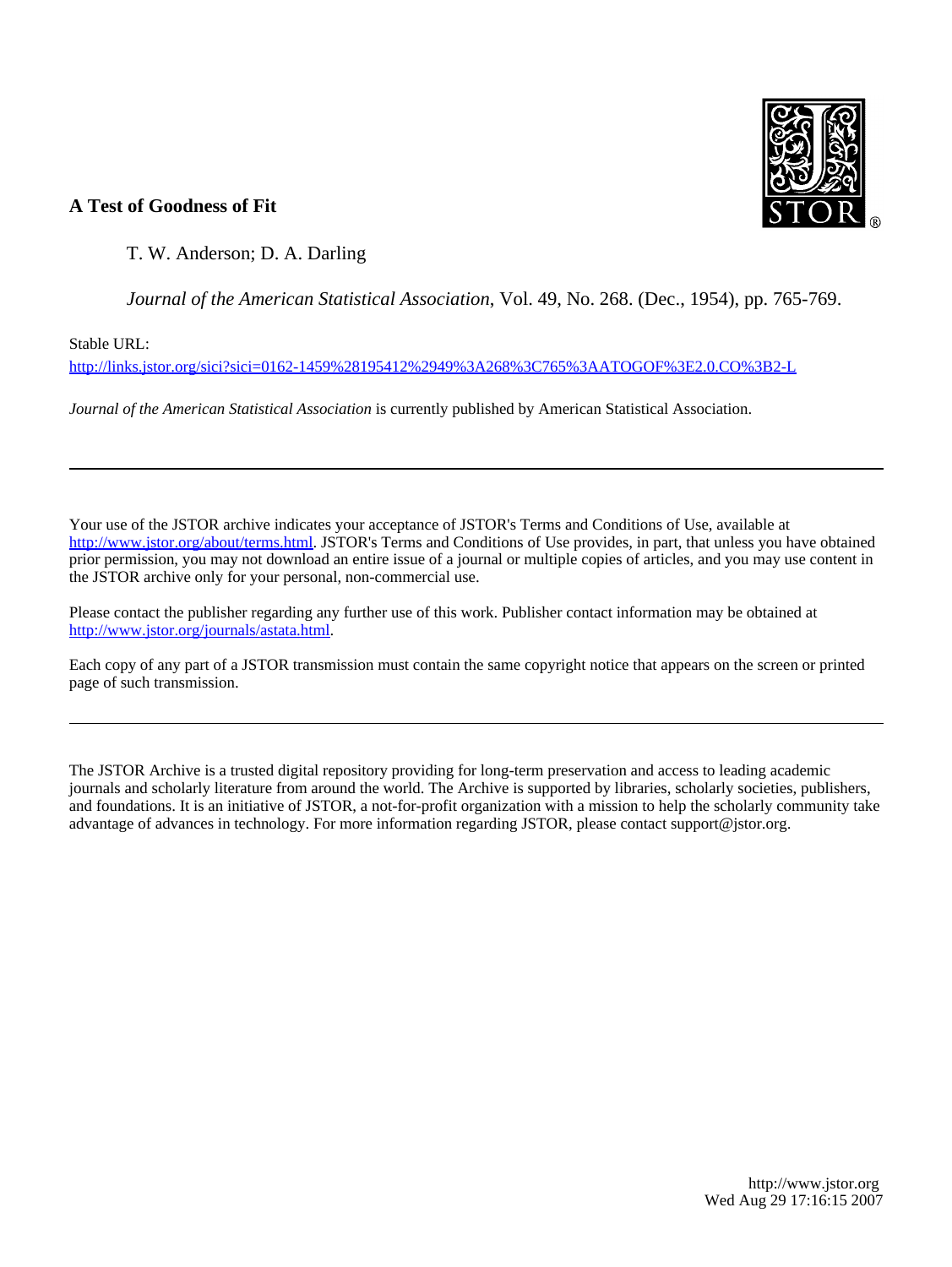# A TEST OF GOODNESS OF FIT

# T. W. ANDERSON AND D. A. DARLING\* Columbia *University and University of Michigan*

Some (large sample) significance points are tabulated for a distribution-free test of goodness of fit which was introduced earlier by the authors. The test, which uses the actual observations without grouping, is sensitive to discrepancies at the tails of the distribution rather than near the median. An illustration is given, using a numerical example used previously by Birnbaum in illustrating the Kolmogorov test.

#### **1.** THE PROCEDURE

THE problem of statistical inference considered here is to test the hypothesis that a sample has been drawn from a population with a specified continuous cumulative distribution function  $F(x)$ . For example, the population may be specified by the hypothesis to be normal with mean 1 and variance  $\frac{1}{6}$ ; the corresponding cumulative distribution function is

(1) 
$$
F(x) = \sqrt{\frac{3}{\pi}} \int_{-\infty}^{x} e^{-3(y-1)^2} dy.
$$

In practice the procedure really tests the hypothesis that the sample has been drawn from a population with a completely specified density function, since the cumulative distribution function is simply the integral of the density.

The test procedure we have proposed earlier [1] is the following: Let  $x_1 \le x_2 \le \cdots \le x_n$  be the *n* observations in the sample in order, and let

$$
u_i = F(x_i).
$$
 Then compute  
(2)  $W_n^2 = -n - \frac{1}{n} \sum_{j=1}^n (2j-1) [\log u_j + \log (1 - u_{n-j+1})]$ 

where the logarithms are the natural logarithms. If this number is too large, the hypothesis is to be rejected.

This procedure may be used if one wishes to reject the hypothesis whenever the true distribution differs materially from the hypothetical and especially when it differs in the tails.

Significance points for  $W_n^2$  are not available for small sample sizes. The asymptotic significance points are given below:

<sup>&</sup>quot; Work sponsored by Office of Scientific Research, U. S. Air Force, Contract AFlS(600)-442, Project No. R-345-20-7.

The authors wish to acknowledge the assistance of Vernon Johns in the computations.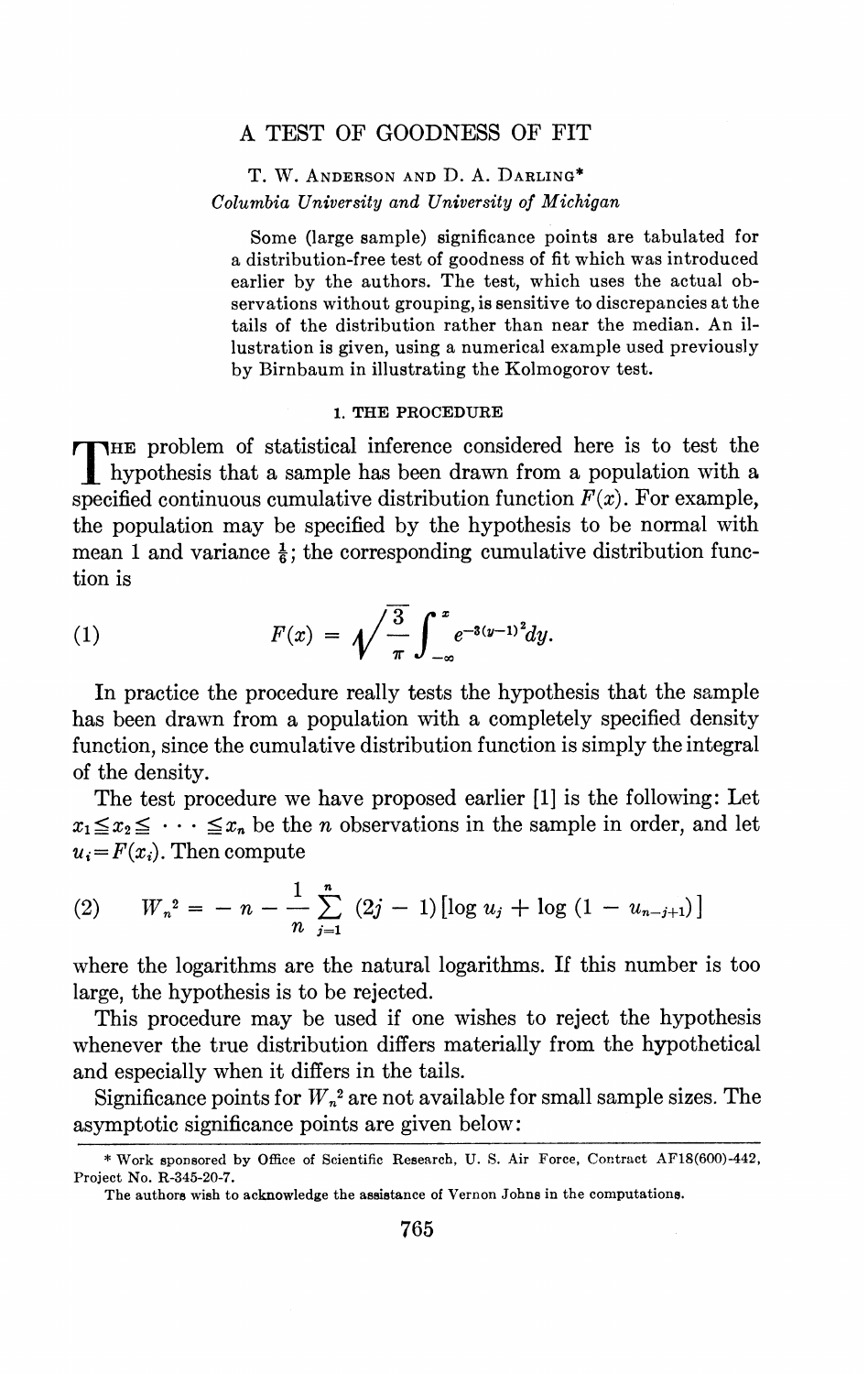| Significance Level | Significance Point |
|--------------------|--------------------|
| . 10               | 1.933              |
| .05                | 2.492              |
| .01                | 3.857              |

# ASYMPTOTIC SIGXIFICANCE POINTS

#### **2. A** NUMERICAL ILLUSTRATION

Bjrnbaum *[2]*has considered a sample of *40* observations and applied the Kolmogorov statistic to test the hypothesis that the population from which the data came was normal with mean 1 and standard deviation  $1/\sqrt{6}$ . By this test he found the data were consistent with the hypothesis. We have analyzed the same data using (2), obtaining  $W_n^2 = 1.158$  which is well below the *10* per cent significance point, and we do not reject the hypothesis.

The computation sheet for this calculation had the following columns:  $x_j$ ,  $\sqrt{6}(x_j-1)$ ,  $u_j = F(x_j)$ ,  $1-u_{n-j+1}$ , log  $u_j$ , log  $(1-u_{n-j+1})$  and  $-$ [log  $u_j+\log(1-u_{n-j+1})$ . The operation  $u_j=F(x_j)$  is simply finding the probability to the left of  $\sqrt{6}(x_j-1)$  according to the standard normal distribution.

Another test procedure uses the Cramer-von Mises  $\omega^2$  criterion given by

(3) 
$$
n\omega^2 = \frac{1}{12n} + \sum_{j=1}^n \left( u_j - \frac{2j-1}{2n} \right)^2
$$

The asymptotic distribution of this statistic is given in *[I].* For Birnbaum's data we obtain  $n\omega^2 = 0.1789$ , which is also well below the 10 per cent asymptotic significance point of *.3473* 

In these two examples we have used the asymptotic percentage points instead of the actual ones based on finite sample size. Empirical study suggests that the asymptotic value is reached very rapidly, and it appears safe to use the asymptotic value for a sample size as large as *40.* 

Application to the same data of the usual  $\chi^2$  criterion of K. Pearson, using 8 categories each with expected frequency 5, shows that  $\chi^2 = 6.4$ which with *7* degrees of freedom is not significant at the 10 per cent level.

### **3.** DERIVATION OF THE CRITERION

Several test procedures are based on comparing the specified cumulative distribution function  $F(x)$  with its sample analogue, the empirical cumulative distribution function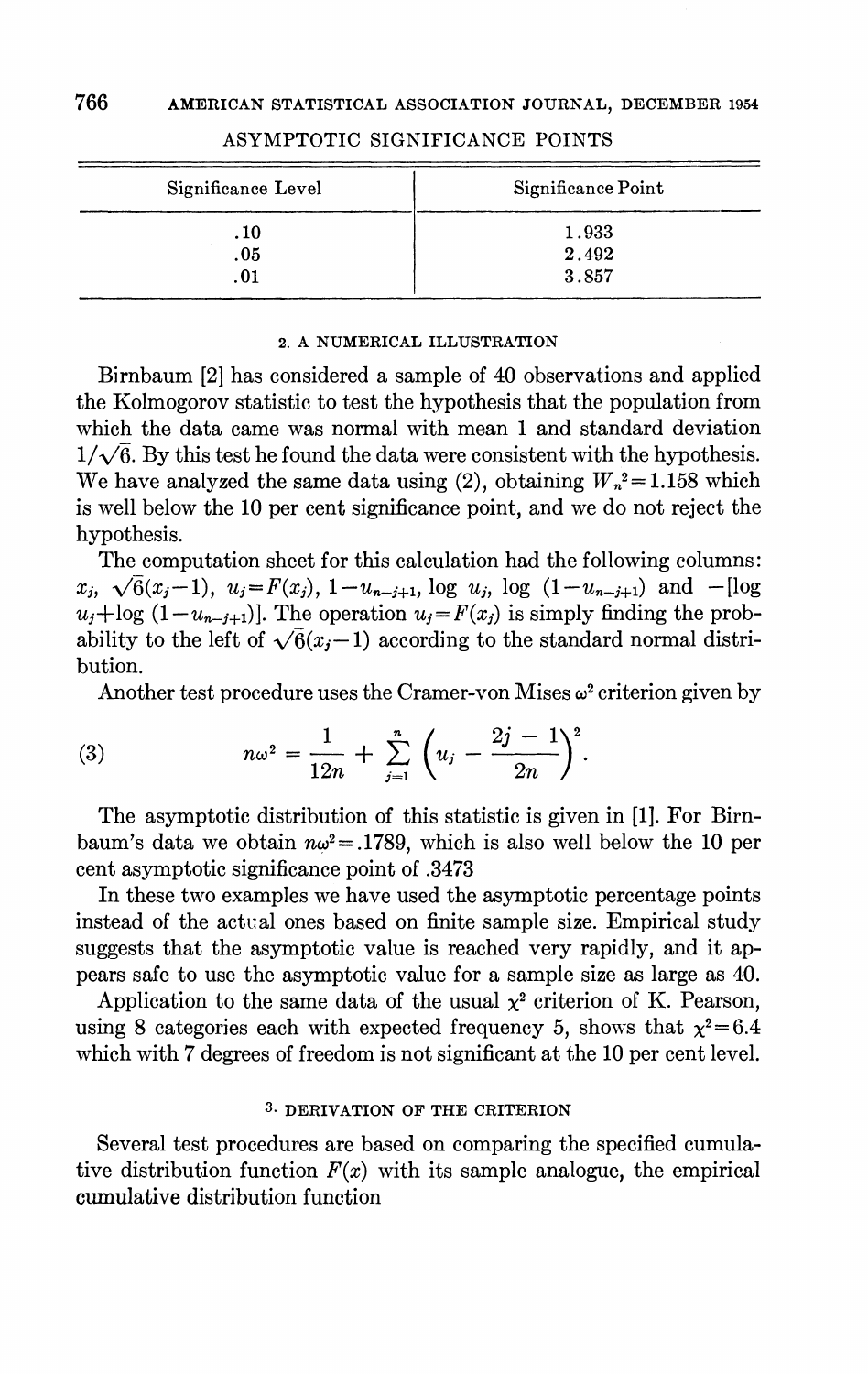$$
F_n(x) = \frac{\text{no. of } x_i \leq x}{n}.
$$

The present writers suggested [1] the use of the criterion

(4) 
$$
W_n^2 = n \int_{-\infty}^{\infty} [F_n(x) - F(x)]^2 \psi(F(x)) dF(x)
$$

where  $\psi(u)$  is some nonnegative weight function chosen by the experimenter to accentuate the values of  $F_n(x) - F(x)$  where the test is desired to have sensitivity. The hypothesis is to be rejected if  $W_n^2$  is sufficiently large. When  $\psi(u) \equiv 1$  this criterion is *n* times the  $\omega^2$  criterion.

The criterion  $W_n^2$  is an average of the squared discrepancy  $[F_n(x)-F(x)]^2$ , weighted by  $\psi[F(x)]$  and the increase in  $F(x)$  (and the normalization  $n$ ). If one wishes the test to have good power against alternatives in which  $H(x)$ , the true distribution, and  $F(x)$  disagree near the tails of  $F(x)$ , and to this end is willing to sacrifice power against alternatives in which  $H(x)$  and  $F(x)$  disagree near the median of  $F(x)$ , it seems that one ought to choose  $\psi(u)$  to be large for u near 0 and 1, and small near  $u=\frac{1}{2}$ . Even if the alternative hypotheses are closely delineated, however, it appears difficult to find an "optimum" weight function  $\psi(u)$ . For a discussion of the general nature of power of distribution-free tests, see, for example, Birnbaum <sup>[3]</sup> and Lehmann <sup>[4]</sup>.

For a given value of x,  $F_n(x)$  is a binomial variable; it is distributed in the same way as the proportion of successes in  $n$  trials, where the probability of success is  $H(x)$ . Thus,  $E[F_n(x)] = H(x)$  and

(5) 
$$
nE[F_n(x) - F(x)]^2 = nE[F_n(x) - H(x)]^2 + n[F(x) - H(x)]^2
$$

$$
= H(x)[1 - H(x)] + n[F(x) - H(x)]^2.
$$

Under the null hypothesis  $(H(x) = F(x))$ , the variance is  $F(x)[1 - F(x)]$ . In a sense, we would equalize the sampling error over the entire range of  $x$  by weighting the deviation by the reciprocal of the standard deviation under the null hypothesis, that is, by using

$$
\psi(u) = \frac{1}{u(1-u)}
$$

as a weight function. This function has the effect of weighting the tails heavily since this function is large near  $u=0$  and  $u=1$ . It is this weight function (6) which we treat in the present note.

Formula (2) is obtained by writing (4) as

767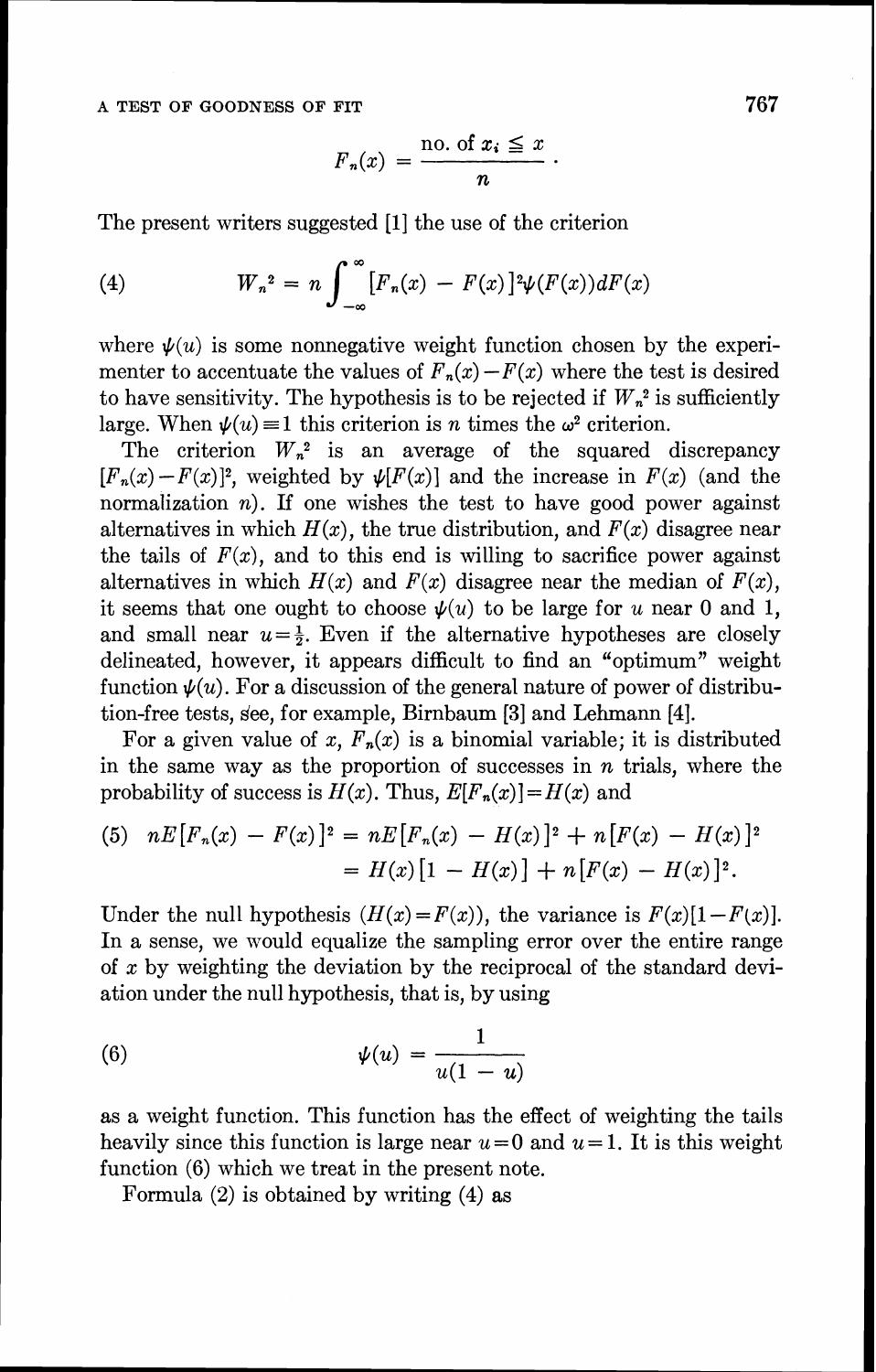768 AMERICAN STATISTICAL ASSOCIATION JOURNAL, DECEMBER 1954

$$
\frac{1}{n} W_n^2 = \int_{-\infty}^{\infty} \frac{[F_n(x) - F(x)]^2}{F(x)[1 - F(x)]} dF(x)
$$
  
= 
$$
\int_{-\infty}^{z_1} \frac{F^2(x)}{F(x)[1 - F(x)]} dF(x) + \int_{z_1}^{z_2} \frac{[F_n(x) - F(x)]^2}{F_n(x)[1 - F(x)]} dF(x)
$$
  
+ 
$$
\cdots + \int_{z_n}^{\infty} \frac{[1 - F(x)]^2}{F(x)[1 - F(x)]} dF(x),
$$

and letting  $F(x) = u(dF(x)) = du$ . Straightforward integration and collection of terms gives (2). The formula (2.5) in [I] cannot be used directly here, for that formula requires that  $\int_{0}^{1} \psi(u)du < \infty$ , which is not true of (6).

### 4. COMPUTATION OF THE ASYMPTOTIC SIGNIFICANCE POINTS

It was proved in [1] that the limiting characteristic function of  $W_n^2$ defined in either (2) or (4) is

(7) 
$$
\phi(t) = \lim_{n \to \infty} E(e^{itW_n^2}) = \sqrt{\frac{-2\pi it}{\cos\left(\frac{\pi}{2}\sqrt{1+8it}\right)}}
$$

and that the inversion of this characteristic function gave for the limiting cumulative distribution of  $W_n^2$  the expression

$$
(8) \quad \frac{\sqrt{2}}{z} \sum_{j=0}^{\infty} \frac{(-1)^j \Gamma(j+\frac{1}{2})(4j+1)}{j!} e^{-[(4j+1)^2 \pi^2]/(8z)} \\ \cdot \int_{0}^{\infty} e^{z/[8(w^2+1)] - [(4j+1)^2 \pi^2 w^2]/(8z)} dw.
$$

The terms of this series alternate in sign and the  $(j+1)$ st term is less than the *j*th term,  $j \ge 1$ ; thus the error involved in using only *j* terms of this series is less than the  $(j+1)$ st term for  $j \ge 0$ . By using the fact that  $e^{z/[8(w^2+1)]} \leq e^{z/8}$ , one can easily verify that to compute the probabilities correctly to four decimal places, one needs only the 0-th term for the first two significance points and the 0-th and 1-st terms for the third significance point. The laborious part of the computation is the evaluation of the integral. Let  $[(4j+1)\pi/2\sqrt{z}]w=y$ ; then the integrand is  $f(y)e^{-\frac{1}{2}y^2}$ . The y-axis was divided into intervals according to the integral  $e^{-\frac{1}{2}y^2}$  and numerical integration was performed.